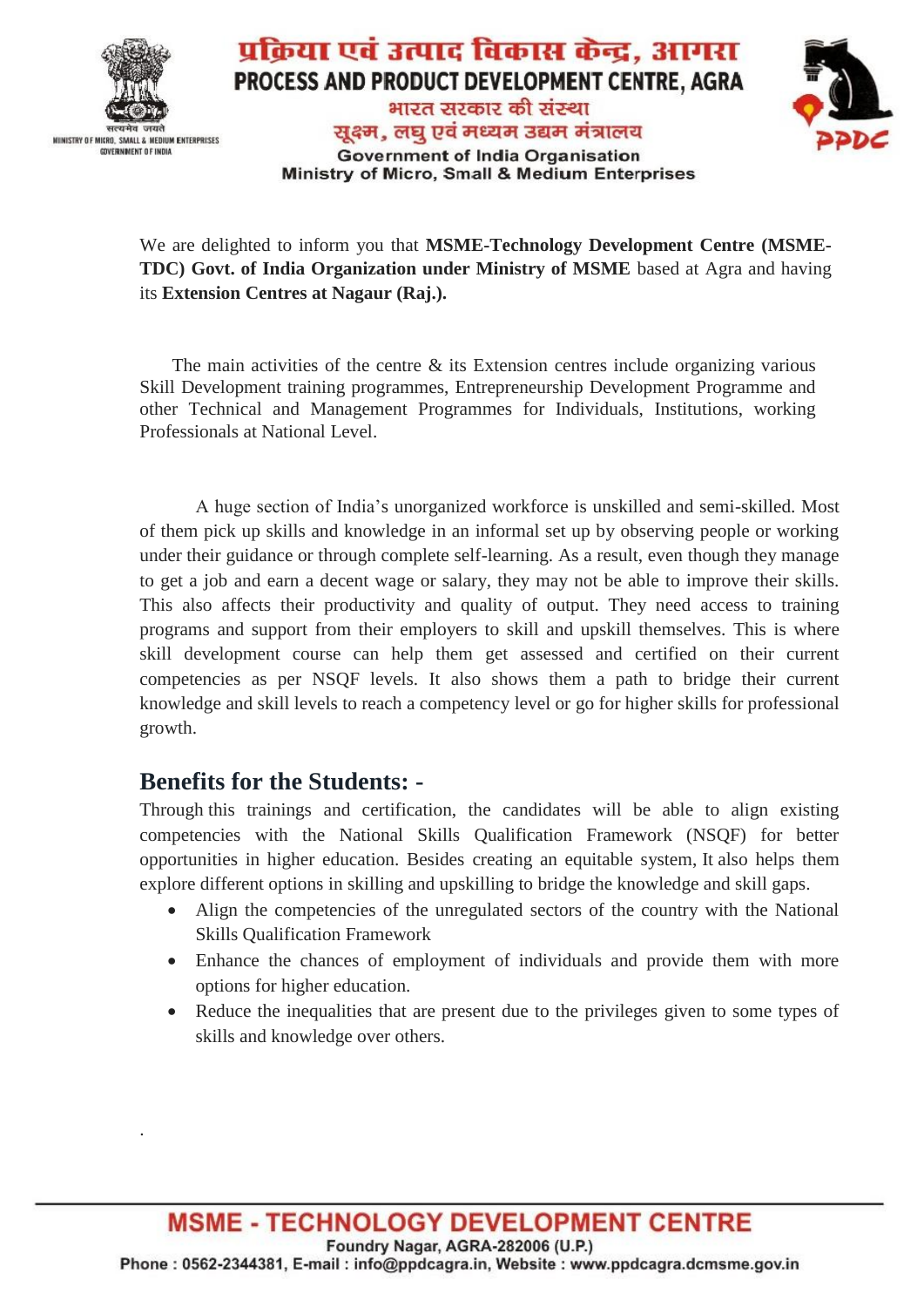

**GOVERNMENT OF INDIA** 

## प्रक्रिया एवं उत्पाद विकास केन्द्र, आगरा PROCESS AND PRODUCT DEVELOPMENT CENTRE, AGRA

भारत सरकार की संस्था सुक्ष्म, लघु एवं मध्यम उद्यम मंत्रालय **Government of India Organisation** Ministry of Micro, Small & Medium Enterprises



# **LONG TERM COURSES**

| SL.NO.           | <b>PROGRAMME</b>                                                                 | <b>DURATION</b> | <b>ELIGIBILITY CRITERIA</b>                                                                             |
|------------------|----------------------------------------------------------------------------------|-----------------|---------------------------------------------------------------------------------------------------------|
| 1.               | Post Diploma in CAD/CAM.                                                         | 1 YEARS         | ITI/ Diploma / Degree in<br>Mechanical, Production,<br>Tool & Die Making /<br>Automobile or Equivalents |
| $\overline{2}$ . | <b>Post Diploma in Industrial</b><br><b>Automation &amp; Robotics.</b>           | 1 YEARS         | Diploma / Degree                                                                                        |
| 3.               | 3D Animation (MAYA).                                                             | 6 MONTH         | $10^{th}/\text{T}$ I/ Diploma / Degree                                                                  |
| $\overline{4}$ . | <b>Advance Certificate Course in</b><br><b>Inspection &amp; Quality Control.</b> | 6 Month         | 10 <sup>th</sup> /ITI/ Diploma / Degree                                                                 |
| 5.               | <b>Certificate Course in CNC Milling.</b>                                        | 6 Month         | 10 <sup>th</sup> /ITI/Diploma / Degree                                                                  |
| 6.               | <b>Certificate Course CNC Machining.</b>                                         | 6 Month         | 10 <sup>th</sup> /ITI/Diploma / Degree                                                                  |
| 7.               | <b>Certificate Course CNC</b><br>Programming.                                    | 6 Month         | $10^{th}/\text{T}$ I/ Diploma / Degree                                                                  |
| 8.               | <b>Certificate Course in CNC Turning &amp;</b><br>Milling.                       | 6 Month         | $10^{th}/\text{T}$ I/ Diploma / Degree                                                                  |
| 9.               | <b>Certificate Course in Advance</b><br><b>Machining.</b>                        | 6 Month         | $10^{th}/\text{T}$ I/ Diploma / Degree                                                                  |
| 10.              | <b>Certificate Course in CNC Turning.</b>                                        | 6 Month         | 10 <sup>th</sup> /ITI/Diploma / Degree                                                                  |
| 11.              | <b>Master Certificate Course in CAD</b><br>CAM.                                  | 6 Month         | Diploma / Degree                                                                                        |
| 12.              | <b>Solar PV Installer.</b>                                                       | 3 Month         | 10 <sup>th</sup> /ITI/ Diploma / Degree                                                                 |

**MSME - TECHNOLOGY DEVELOPMENT CENTRE** Foundry Nagar, AGRA-282006 (U.P.) Phone: 0562-2344381, E-mail: info@ppdcagra.in, Website: www.ppdcagra.dcmsme.gov.in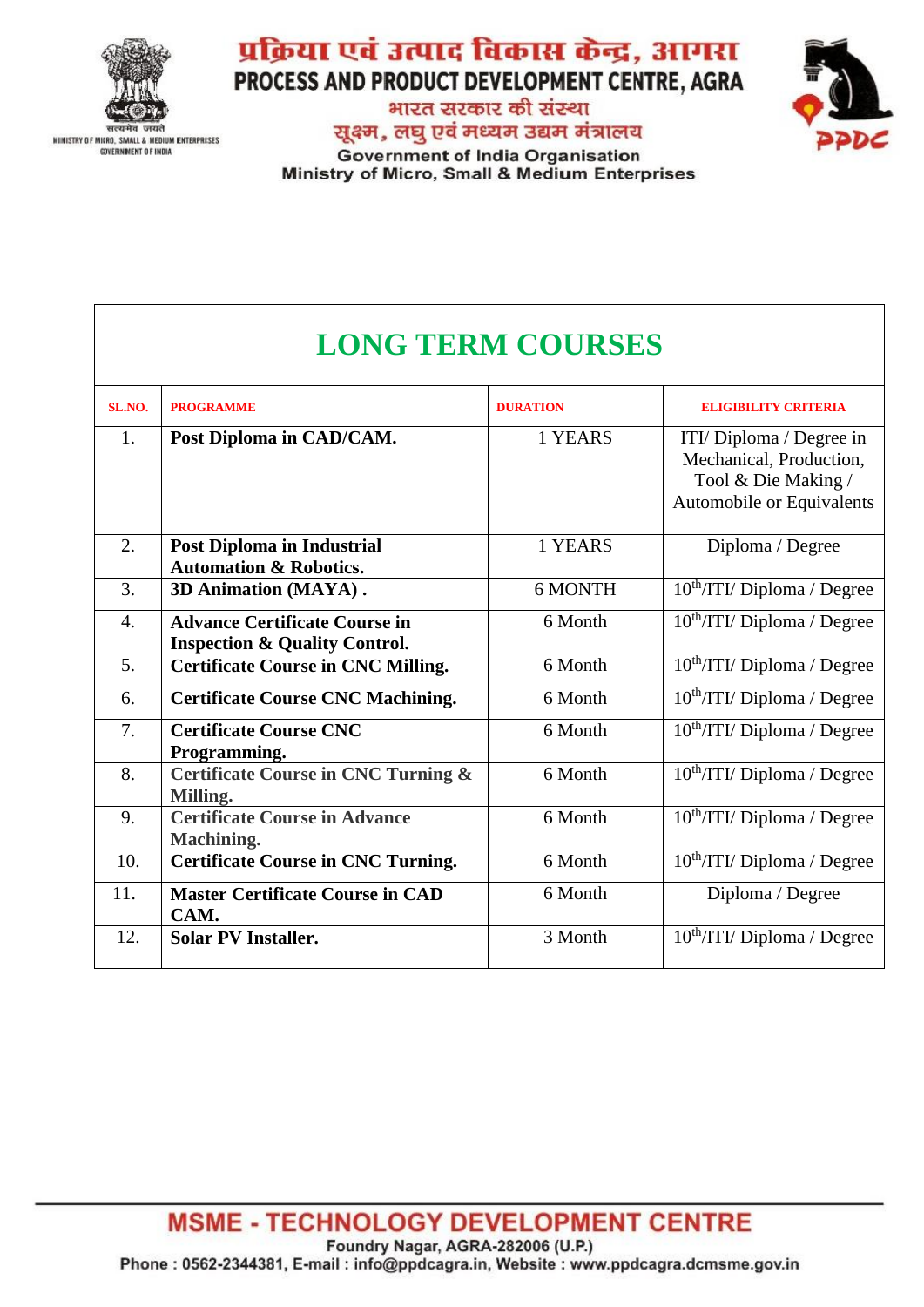

**GOVERNMENT OF INDIA** 

प्रक्रिया एवं उत्पाद विकास केन्द्र, आगरा PROCESS AND PRODUCT DEVELOPMENT CENTRE, AGRA

भारत सरकार की संस्था



सुक्ष्म, लघु एवं मध्यम उद्यम मंत्रालय **Government of India Organisation** 

Ministry of Micro, Small & Medium Enterprises

| <b>SHORT TERM COURSES</b> |                                                       |                 |                                      |  |
|---------------------------|-------------------------------------------------------|-----------------|--------------------------------------|--|
| SL.NO.                    | <b>PROGRAMME</b>                                      | <b>DURATION</b> | <b>ELIGIBILITY CRITERIA</b>          |  |
| 1.                        | <b>Auto CAD</b>                                       | 1 month         | 10 <sup>th</sup> /ITI/Diploma/Degree |  |
| 2.                        | <b>Electrical CAD</b>                                 | 1 month         | 10 <sup>th</sup> /ITI/Diploma/Degree |  |
| 3.                        | Pro-Engineer (Creo)                                   | 1 month         | 10 <sup>th</sup> /ITI/Diploma/Degree |  |
| $\overline{4}$ .          | Solid work                                            | 1 month         | 10 <sup>th</sup> /ITI/Diploma/Degree |  |
| 5.                        | <b>Unigraphics (NX)</b>                               | 1 month         | 10 <sup>th</sup> /ITI/Diploma/Degree |  |
| 6.                        | <b>CATIA</b>                                          | 1 month         | 10 <sup>th</sup> /ITI/Diploma/Degree |  |
| 7.                        | <b>CNC Turning</b>                                    | 1 month         | 10 <sup>th</sup> /ITI/Diploma/Degree |  |
| 8.                        | <b>CNC Programming</b>                                | 1 month         | 10 <sup>th</sup> /ITI/Diploma/Degree |  |
| 9.                        | <b>Solar PV Installation</b>                          | 1 month         | 10 <sup>th</sup> /ITI/Diploma/Degree |  |
| 10.                       | <b>Fusion 360</b>                                     | 1 month         | 10 <sup>th</sup> /ITI/Diploma/Degree |  |
| 11.                       | <b>Machine learning</b>                               | 7 Day           | 10 <sup>th</sup> /ITI/Diploma/Degree |  |
| 12.                       | <b>STAD PRO</b>                                       | 1 month         | 10 <sup>th</sup> /ITI/Diploma/Degree |  |
| 13.                       | 3DS Max                                               | 1 month         | 10 <sup>th</sup> /ITI/Diploma/Degree |  |
| 14.                       | <b>Revit</b>                                          | 1 month         | 10 <sup>th</sup> /ITI/Diploma/Degree |  |
| 15.                       | <b>Quantity Survey</b>                                | 4 Day           | 10 <sup>th</sup> /ITI/Diploma/Degree |  |
| 16.                       | <b>Advanced Excel</b>                                 | 4 Day           | Diploma / Degree / Graduate          |  |
| 17.                       | <b>Internet of Things(IOT)</b>                        | 2 Day           | Diploma / Degree / Graduate          |  |
| 18.                       | <b>Robotics and</b><br><b>Automation</b>              | 10 Day          | Diploma / Degree / Graduate          |  |
| 19.                       | <b>Electronics &amp; Sensors</b><br><b>Technology</b> | 15 Day          | Diploma / Degree / Graduate          |  |
| 20.                       | <b>Data Science with</b><br><b>PYTHON</b>             | 15 Day          | Diploma / Degree / Graduate          |  |
| 21.                       | Java (Advanced + Core)                                | 1 month         | Diploma / Degree / Graduate          |  |